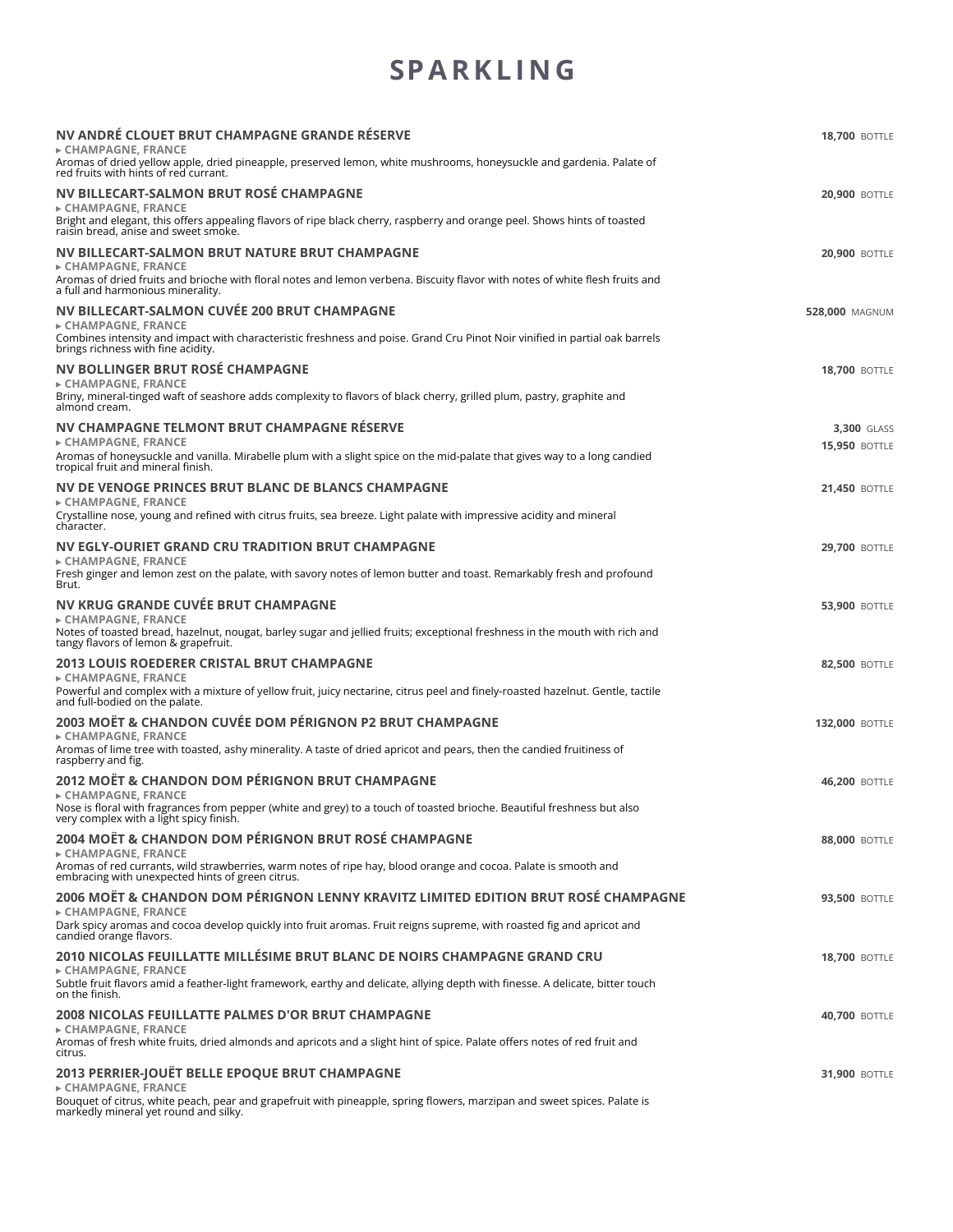| 2008 PERRIER-JOUËT 'FLEUR DE CHAMPAGNE' BELLE EPOQUE BRUT CHAMPAGNE<br>► CHAMPAGNE, FRANCE<br>Aromas of flowers and white-fleshed fruit enveloped in candied citrus notes that give this Champagne an expansive<br>mouthfeel.                                                             | 69,300 MAGNUM                              |
|-------------------------------------------------------------------------------------------------------------------------------------------------------------------------------------------------------------------------------------------------------------------------------------------|--------------------------------------------|
| NV PERRIER-JOUËT GRAND BRUT CHAMPAGNE<br>► CHAMPAGNE, FRANCE<br>Open-knit and lightly juicy, with a lively, frothy bead. Mixes white cherry, ripe apricot, pickled ginger and mineral notes,<br>with a fresh, spiced finish.                                                              | <b>14.300 BOTTLE</b>                       |
| <b>2002 PIPER-HEIDSIECK CUVÉE RARE BRUT CHAMPAGNE</b><br>► CHAMPAGNE, FRANCE<br>Voluptuous delicacy with meringue notes. Subtle nuances evoke distant lands – mint tea, lime, kumquat and exotic fruits<br>such as pineapple and candied ginger.                                          | <b>59,400 BOTTLE</b>                       |
| 2008 POL ROGER CUVÉE SIR WINSTON CHURCHILL BRUT CHAMPAGNE<br>► CHAMPAGNE, FRANCE<br>Nose of white flowers, freshly baked brioche, dried fruits, toasted almonds and hazelnuts with a hint of orange zest.<br>Flavors of grapefruit with creamy notes.                                     | <b>77,000 BOTTLE</b>                       |
| <b>2005 POMMERY CUVÉE LOUISE BRUT CHAMPAGNE</b><br>$\triangleright$ CHAMPAGNE, FRANCE<br>Aromas of roasted hazelnuts and mild tobacco with vanilla and balsamic notes. On the palate, texture is velvety and<br>creamy with honey and lemon flavors.                                      | <b>36,300 BOTTLE</b>                       |
| 2008 POMMERY GRAND CRU ROYAL BRUT CHAMPAGNE<br>$\triangleright$ CHAMPAGNE. FRANCE<br>Floral aromas of peony and hawthorn. Fruity notes of pear and fresh apricot. Notes of acacia honey and Mirabelle with<br>blood orange flavors.                                                       | <b>20,350 BOTTLE</b>                       |
| <b>2007 SALON LE MESNIL BRUT BLANC DE BLANCS CHAMPAGNE</b><br>$\triangleright$ CHAMPAGNE. FRANCE<br>Scents of lemon, lime, yuzu, then green apple, a hint of smoked tea and fresh herbs on wet stone. Palate is focused on<br>backbone and purity with a stony imprint.                   | <b>209.000 BOTTLE</b>                      |
| 2008 TAITTINGER 'COMTES DE CHAMPAGNE' GRANDS CRUS BRUT BLANC DE BLANCS CHAMPAGNE<br>$\triangleright$ CHAMPAGNE, FRANCE<br>Aromas of pear, lime, white pepper and orange blossom, with slight licorice and toasted notes. In the mouth, it offers<br>white fruits, grapefruit and menthol. | <b>53,900 BOTTLE</b>                       |
| NV TAITTINGER PRESTIGE BRUT ROSE CHAMPAGNE<br>$\triangleright$ CHAMPAGNE, FRANCE<br>Ripe, full berry flavors are vibrant yet refined, delicately balanced by a fresh acidity which carries into a crisp, refreshing<br>finish of persistent length.                                       | <b>20,350 BOTTLE</b>                       |
| NV TAITTINGER RÉSERVE BRUT CHAMPAGNE<br>► CHAMPAGNE, FRANCE<br>Aromas of fruit and brioche, peach, white flowers (hawthorn, acacia) and vanilla pod. Palate is lively, packed with flavors<br>of fresh fruit and honey.                                                                   | 10,010 HALF BOTTLE                         |
| NV VEUVE CLICQUOT 'YELLOW LABEL' BRUT CHAMPAGNE<br>► CHAMPAGNE, FRANCE<br>Well-knit and balanced with vibrant acidity framing hints of blackberry, white cherry, biscuit, honey and candied lemon<br>zest. Offers a lightly smoky finish.                                                 | <b>2.970 GLASS</b><br><b>14,300 BOTTLE</b> |
| NV CA' DEL BOSCO CUVÉE PRESTIGE BRUT FRANCIACORTA<br>► LOMBARDY, ITALY<br>Complex nose combining fresh fruits (apple, pear), linden and notes of acacia honey and green tea. Exuberant palate that<br>is firm, mineral and focused.                                                       | <b>8,250 BOTTLE</b>                        |
| WHITE                                                                                                                                                                                                                                                                                     |                                            |
| <b>2017 MATANZAS CREEK SONOMA COUNTY SAUVIGNON BLANC</b><br>▶ SONOMA COUNTY, CALIFORNIA                                                                                                                                                                                                   | <b>11,000 BOTTLE</b>                       |

Captivating aromas of pink grapefruit, honeydew melon, kiwi, Asian pear, white nectarines and fresh pineapple. Juicy,<br>with great density. **2009 CHÂTEAU MARGAUX 'PAVILLON BLANC DU CHÂTEAU MARGAUX' WHITE BORDEAUX BLEND ▸ BORDEAUX, FRANCE 110,000** BOTTLE Almond, honey and smoky aromas. The wine is medium dry and has a creamy texture. Mineral and honey on the palate<br>with long finish.

## **2020 DOMAINE LES ALEXANDRINS CROZES-HERMITAGE LES GARENNES WHITE RHÔNE BLEND ▸ RHÔNE, FRANCE**

Aromas of toasted notes, brioche and citrus. The sumptuous opulence in the mouth is perfectly balanced by wonderful acidity and freshness. **2018 GRGICH HILLS NAPA VALLEY ESTATE GROWN FUMÉ BLANC ▸ NAPA VALLEY, CALIFORNIA 2,970** GLASS **14,300** BOTTLE Aromas of green apple, lemongrass and snap peas, undertones of flint and minerals. Exhibits a mouth watering freshness<br>with fresh and tangy fruit.

**2,860** GLASS **13,750** BOTTLE

**12,100** BOTTLE

## **2017 MARION BIANCO DELLE VENEZIE WHITE BLEND**

**▸ FRIULI-VENEZIA GIULIA, ITALY** Beautiful floral and fruity notes combine with minerality for a complex and very fresh set.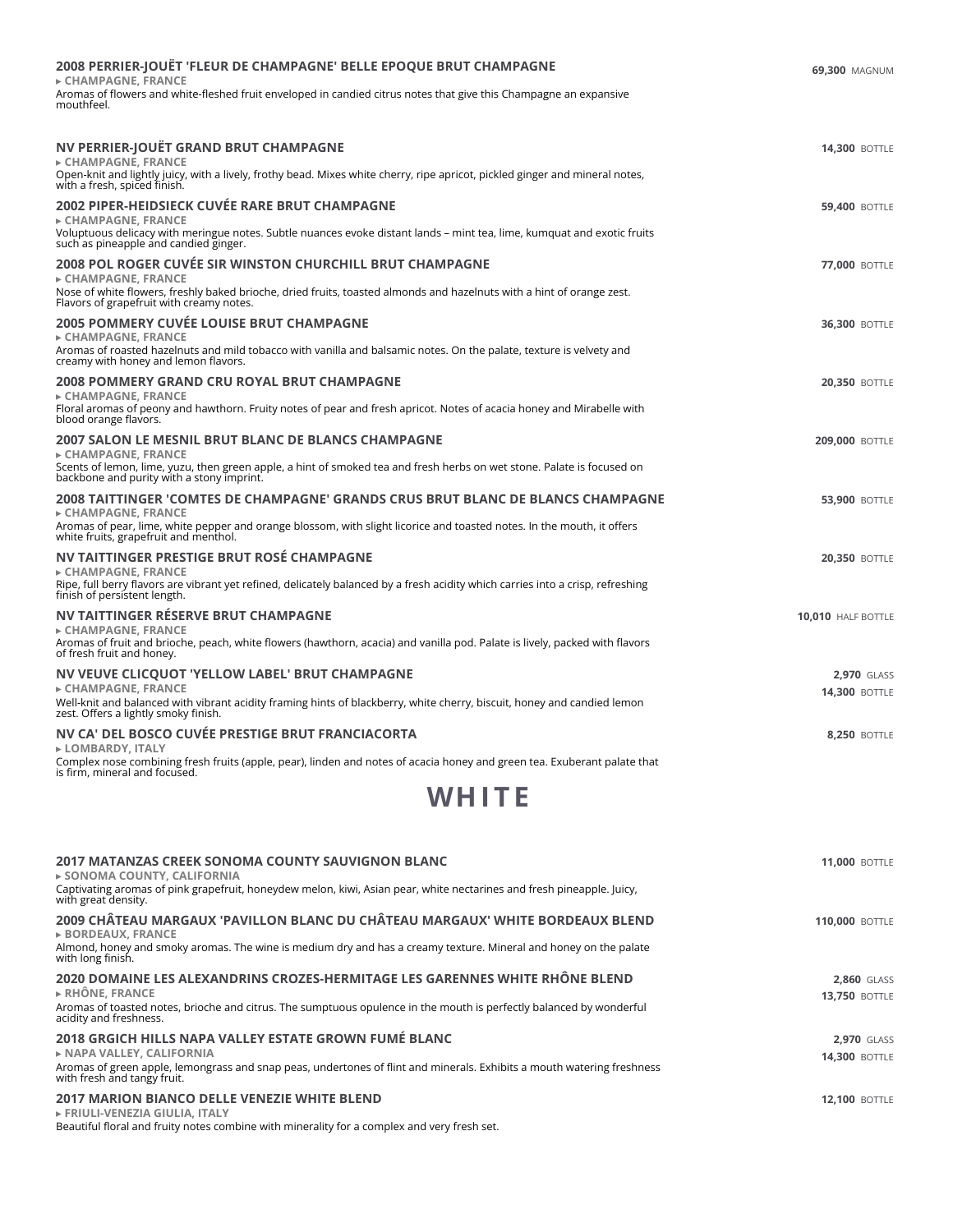| 2017 MARRAMIERO ALTARE TREBBIANO D'ABRUZZO<br>► ABRUZZO, ITALY                                                                                                                                                                    | <b>13,200 BOTTLE</b>                |
|-----------------------------------------------------------------------------------------------------------------------------------------------------------------------------------------------------------------------------------|-------------------------------------|
| Nose shows minerality with hints of peach and white violet. On the palate, a lively acidity and an iodized flavor alternate<br>in a long and herbaceous finish.                                                                   |                                     |
| 2017 CHANSON PÈRE & FILS CHASSAGNE-MONTRACHET PREMIER CRU LES CHENEVOTTES CHARDONNAY<br><b>BURGUNDY, FRANCE</b>                                                                                                                   | <b>33,000 BOTTLE</b>                |
| Floral fragrances with aromas of exotic fruit and honey on a hint of minerality. Generous, complex and well-structured.<br>Long and intense aftertaste.                                                                           |                                     |
| 2017 CHANSON PÈRE & FILS SAVIGNY-LÈS-BEAUNE PREMIER CRU LES MARCONNETS 'HAUTS MARCONNETS'<br><b>CHARDONNAY</b><br><b>&gt; BURGUNDY, FRANCE</b>                                                                                    | <b>15,950 BOTTLE</b>                |
| Expressive aromas of citrus fruit and white pear mixed with a hint of minerality. Complex and tight with a fleshy texture.<br>Long and precise finish.                                                                            |                                     |
| 2020 CHÂTEAU DE SAINT COSME PRINCIPAUTÉ D'ORANGE LES DEUX ALBIONS WHITE RHÔNE BLEND<br>$\triangleright$ RHÔNE. FRANCE                                                                                                             | <b>9,900 BOTTLE</b>                 |
| Aromas of white flowers and peach. The palate shows the salty minerality typical of limestone terroir with notes of dried<br>apricots and brioche.                                                                                |                                     |
| 2019 DOMAINE OSTERTAG ALSACE LES JARDINS RIESLING<br>ALSACE, FRANCE                                                                                                                                                               | <b>2,420 GLASS</b>                  |
| Has a very transparent, crystalline nose and a palate with purity and focus. A touch of creaminess rounds out the edges.                                                                                                          | <b>11,500 BOTTLE</b>                |
| 2017 FRANÇOIS CARILLON PULIGNY-MONTRACHET PREMIER CRU LES COMBETTES CHARDONNAY                                                                                                                                                    | <b>47,300 BOTTLE</b>                |
| ► BURGUNDY, FRANCE<br>Nose shows a lot of freshness, grapefruit notes, wet stone, then ripe stone fruit. Palate is tangy with lemon cream and a<br>lot of minerality.                                                             |                                     |
| 2018 FRÉDÉRIC MAGNIEN BOURGOGNE CHARDONNAY<br><b>BURGUNDY, FRANCE</b>                                                                                                                                                             | <b>10,450 BOTTLE</b>                |
| Aromas of fresh pineapple, blanched almonds and wildflowers. The palate is medium-bodied, silky and lively.                                                                                                                       |                                     |
| 2017 GUFFENS-HEYNEN POUILLY-FUISSÉ 'C.C' CHARDONNAY<br><b>&gt; BURGUNDY, FRANCE</b>                                                                                                                                               | <b>30,800 BOTTLE</b>                |
| Lovely creamy depth with mellow citrus fruits and green apple fruits of Chardonnay.                                                                                                                                               |                                     |
| 2015 HENRI BOURGEOIS POUILLY-FUMÉ 'LA DEMOISELLE DE BOURGEOIS' SAUVIGNON BLANC<br>► LOIRE, FRANCE<br>Lively acidity and the mineral notes are balanced by delicious flavors of citrus, pear, quince and green plum but also white | <b>12,650 BOTTLE</b>                |
| flowers and white pepper.                                                                                                                                                                                                         |                                     |
| 2016 HENRI BOURGEOIS TERROIR DE SILEX SANCERRE D'ANTAN SAUVIGNON BLANC<br>► LOIRE, FRANCE<br>Fills the mouth with layer after layer of creamy fruit, a touch of 'breadiness' from the lees and the terroir notes of truffle       | <b>16,500 BOTTLE</b>                |
| and warm stone.                                                                                                                                                                                                                   |                                     |
| <b>2018 LOUIS LATOUR MEURSAULT CHARDONNAY</b><br><b>&gt; BURGUNDY, FRANCE</b>                                                                                                                                                     | <b>19,800 BOTTLE</b>                |
| Aromas of exotic fruits and vanilla are released. On the palate, these aromas are enhanced by notes of honey. A powerful<br>wine with very nice length.                                                                           |                                     |
| 2015 TRIMBACH ALSACE PINOT GRIS RÉSERVE PERSONNELLE<br>► ALSACE, FRANCE                                                                                                                                                           | <b>15,400 BOTTLE</b>                |
| Aromas of apricot, ripe pear and mango with a touch of botrytis. Full-bodied with very ripe fruits on the palate. Very<br>charming, meaty, rich with good acidity.                                                                |                                     |
| <b>2018 ATTEMS COLLIO CICINIS SAUVIGNON BLANC</b><br>FRIULI-VENEZIA GIULIA, ITALY                                                                                                                                                 | 2,640 GLASS<br><b>12,650 BOTTLE</b> |
| Aromas of sage, mint, boxwood, bergamot, spicy sensations of vanilla and white pepper. On the palate, toasted bread,<br>almond, salt and Mediterranean spices.                                                                    |                                     |
| 2020 JERMANN VENEZIA GIULIA CHARDONNAY<br>► FRIULI-VENEZIA GIULIA, ITALY                                                                                                                                                          | <b>10,450 BOTTLE</b>                |
| Bouquet of bananas and ripe apples. Slightly aromatic and has excellent persistence. Beautifully enhances the variety's<br>natural aromas.                                                                                        |                                     |
| <b>2017 TALAMONTI COLLINE PESCARESI TRABOCCHETTO PECORINO</b>                                                                                                                                                                     | <b>10,450 BOTTLE</b>                |
| ► ABRUZZO, ITALY<br>Bouquet of white pulp fruit. Explosive flavors of ripe pear, Renetta apple, ginestra flowers and jasmine accompanied by a<br>gentle and refreshing acidity.                                                   |                                     |
| 2018 TORRES RÍAS BAIXAS PAZO DAS BRUXAS ALBARIÑO                                                                                                                                                                                  | <b>10.450 BOTTLE</b>                |
| GALICIA, SPAIN<br>Intensely aromatic with white floral, citrus and white peach notes. Accessible, sweet and hedonistic palate with clean<br>acidity and a long and persistent finish.                                             |                                     |
| 2019 CALERA CENTRAL COAST JOSH JENSEN SELECTION CHARDONNAY                                                                                                                                                                        | 2,750 GLASS                         |
| EXPORTED COAST, CALIFORNIA<br>Aromas of Asian pear, apricot and lemon zest, with hints of chapparel and lavender. On the palate, lively acidity and a<br>supple, mouth-coating texture.                                           | <b>13,200 BOTTLE</b>                |
| 2017 DUMOL RUSSIAN RIVER VALLEY CHLOE CHARDONNAY                                                                                                                                                                                  | <b>27,500 BOTTLE</b>                |
| ► RUSSIAN RIVER VALLEY, CALIFORNIA<br>Aromas of orange blossom, mixed stone fruits and honeysuckle. Palate is broad and mouth-filling with tangerine oil and<br>orange sherbet flavors.                                           |                                     |
| 2018 FAR NIENTE NAPA VALLEY ESTATE BOTTLED CHARDONNAY                                                                                                                                                                             | <b>33,000 BOTTLE</b>                |
| ► NAPA VALLEY, CALIFORNIA<br>Citrus-honeysuckle perfume with notes of white fig, gardenia and warm toasted oak. Palate is silky and layered with<br>melon and citrus flavors.                                                     |                                     |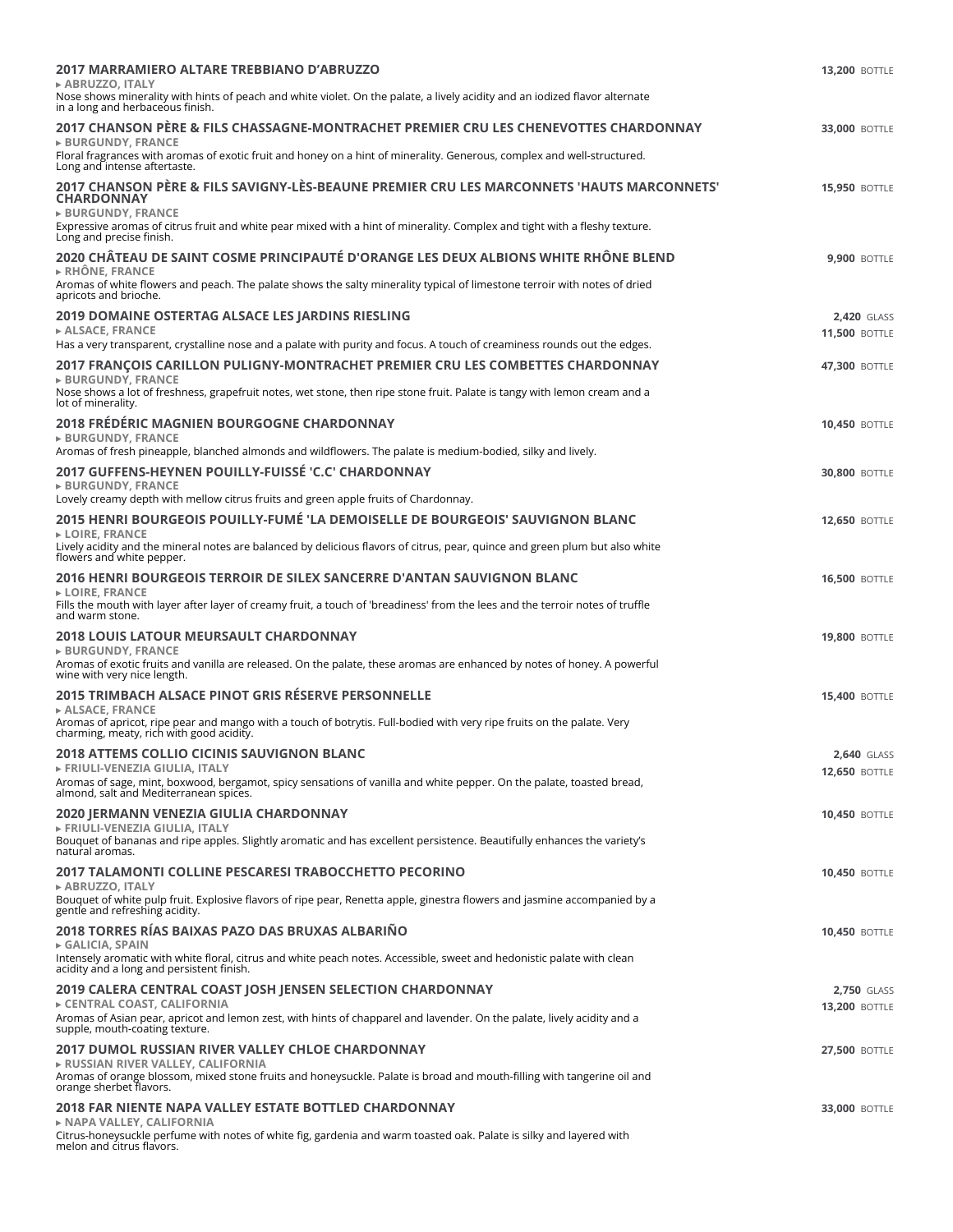| 2018 J. CHRISTOPHER WILLAMETTE VALLEY SAUVIGNON BLANC<br>▶ WILLAMETTE VALLEY, OREGON<br>A classic, highly aromatic Sauvignon Blanc with perfect ripeness and excellent acidity.                                                                                              | <b>15,400 BOTTLE</b> |
|------------------------------------------------------------------------------------------------------------------------------------------------------------------------------------------------------------------------------------------------------------------------------|----------------------|
| 2017 JOSEPH PHELPS ST. HELENA SAUVIGNON BLANC<br>► ST. HELENA, CALIFORNIA<br>Opens with aromatic orange blossom, freshly zested lemon peel, Honeycrisp apple and minerality. Bright and fresh with<br>balanced acidity and a lemon crème finish.                             | <b>17,600 BOTTLE</b> |
| 2018 KISTLER MCCREA VINEYARD SONOMA MOUNTAIN CHARDONNAY<br>► SONOMA MOUNTAIN, CALIFORNIA<br>Aromas of dried pears, pineapple paste, honey, guava, cashew nuts and brioche. Has a silky texture, refreshing sourness<br>and crisp minerals.                                   | <b>71,500 BOTTLE</b> |
| 2018 TALLEY VINEYARDS ROSEMARY'S VINEYARD ARROYO GRANDE VALLEY CHARDONNAY<br>► ARROYO GRANDE VALLEY, CALIFORNIA<br>Aromas of fresh Asian pear, lime blossom and caramel. Flavors of Meyer lemon, kiwi skin, fresh churned butter on fresh<br>French baguette and red papaya. | <b>17,050 BOTTLE</b> |
| 2015 THOMAS FOGARTY MONTEREY COUNTY GEWÜRZTRAMINER<br>► MONTEREY COUNTY, CALIFORNIA<br>Displays classic rose, jasmine and ginger aromatics. Texture, flavor, acid and fruit-balance is the key on the palate.                                                                | <b>11,000 BOTTLE</b> |
| 2018 TREFETHEN OAK KNOLL DISTRICT DRY RIESLING<br>► OAK KNOLL DISTRICT, CALIFORNIA<br>Floral aromas of orange blossom and jasmine with green apple and grapefruit. Flavors of nectarine, white peach, and<br>Honeycrisp apple with beautiful acidity.                        | <b>11,550 BOTTLE</b> |
| 2020 YOSHIKI CALIFORNIA 'Y BY YOSHIKI' CHARDONNAY<br>$\triangleright$ CALIFORNIA<br>Aromas of fresh mango and Yubari King melon. Full-bodied texture that opens and evolves showing unique and woven<br>layers of delicious tropical fruits.                                 | <b>13,200 BOTTLE</b> |
| 2020 HAMILTON RUSSELL HEMEL-EN-AARDE VALLEY CHARDONNAY<br>► WESTERN CAPE, SOUTH AFRICA<br>Prominent pear and lime fruit aromas and flavors are brought beautifully into focus by a tight line of bright natural acid<br>and a long, dry minerality.                          | <b>15,400 BOTTLE</b> |
| <b>2018 PIKES CLARE VALLEY TRADITIONALE RIESLING</b><br>► SOUTH AUSTRALIA, AUSTRALIA<br>Aromas of lemon, lime, citrus nuances and some yellow peach. Fresh and crisp with a palate full of lemon, lime and apple<br>flavors.                                                 | <b>9,900 BOTTLE</b>  |
| 2019 BRANCOTT ESTATE MARLBOROUGH LETTER SERIES SAUVIGNON BLANC<br>► SOUTH ISLAND, NEW ZEALAND<br>Aromas of passionfruit, grapefruit and peach. The palate is richly textured, with tropical notes, fresh citrus and bell<br>pepper underpinned by a mineral core.            | <b>11,550 BOTTLE</b> |
| 2021 CLOUDY BAY VINEYARDS MARLBOROUGH SAUVIGNON BLANC<br>$\triangleright$ SOUTH ISLAND, NEW ZEALAND<br>Concentrated and tropical, underpinned by nectarine and blossoms. Saline notes bring structure, while passionfruit and<br>vibrant citrus acidity bring balance.       | <b>10,450 BOTTLE</b> |
| 2016 GREYWACKE MARLBOROUGH WILD SAUVIGNON BLANC<br>► SOUTH ISLAND, NEW ZEALAND<br>Aromas of citrus blossom and elderflower, nectarine and white peach, mandarin and cantaloupe with a twist of lemon.<br>Intensely flavored with delicate herbs.                             | <b>9,900 BOTTLE</b>  |
| <b>2019 MT. DIFFICULTY BANNOCKBURN PINOT GRIS</b><br>$\triangleright$ SOUTH ISLAND, NEW ZEALAND<br>Succulent vibrant nectarine introduces the wine, this then leads into a textured rock melon influenced mid-palate and a<br>ripe phenolic driven finish.                   | <b>10,450 BOTTLE</b> |
| 2017 VILLA MARIA MARLBOROUGH CHARDONNAY RESERVE<br>► SOUTH ISLAND, NEW ZEALAND<br>Aromas of grapefruit zest, crème caramel and fresh figs. On the palate, fresh brown bread, ground almonds and white<br>peach, with a fresh citrus acidity.                                 | <b>11,000 BOTTLE</b> |
| 2018 BODEGA EL ESTECO CAFAYATE OLD VINES 1945 TORRONTÉS<br>$\triangleright$ NORTE, ARGENTINA<br>Bouquet reveals mineral and floral aromas. Palate is fresh and young, with great texture and excellent balance between<br>acidity and sweetness.                             | <b>8,800 BOTTLE</b>  |
| 2020 KATSUNUMA JOZO TERROIR SELECTION IWAI KOSHU<br>▶ YAMANASHI PREFECTURE, JAPAN<br>A dry white wine with a characteristic white peach-like aroma and a slight bitter taste in the mouth.                                                                                   | <b>8,800 BOTTLE</b>  |
| 2017 LOGODAJ WINERY STRUMA VALLEY NOBILE CHARDONNAY<br>► STRUMA VALLEY, BULGARIA<br>Rich and complex bouquet of pineapple, citrus, banana and vanilla. Palate is mild, balanced and harmonious with a long<br>finish.                                                        | <b>9,350 BOTTLE</b>  |

## **2018 CHÂTEAU MIRAVAL CÔTES DE PROVENCE ROSÉ**

**▸ PROVENCE, FRANCE** Beautiful aromas of fresh fruit and spring flowers. Airy and balanced, it combines great freshness and complexity, and develops saline and mineral notes. **9,350** BOTTLE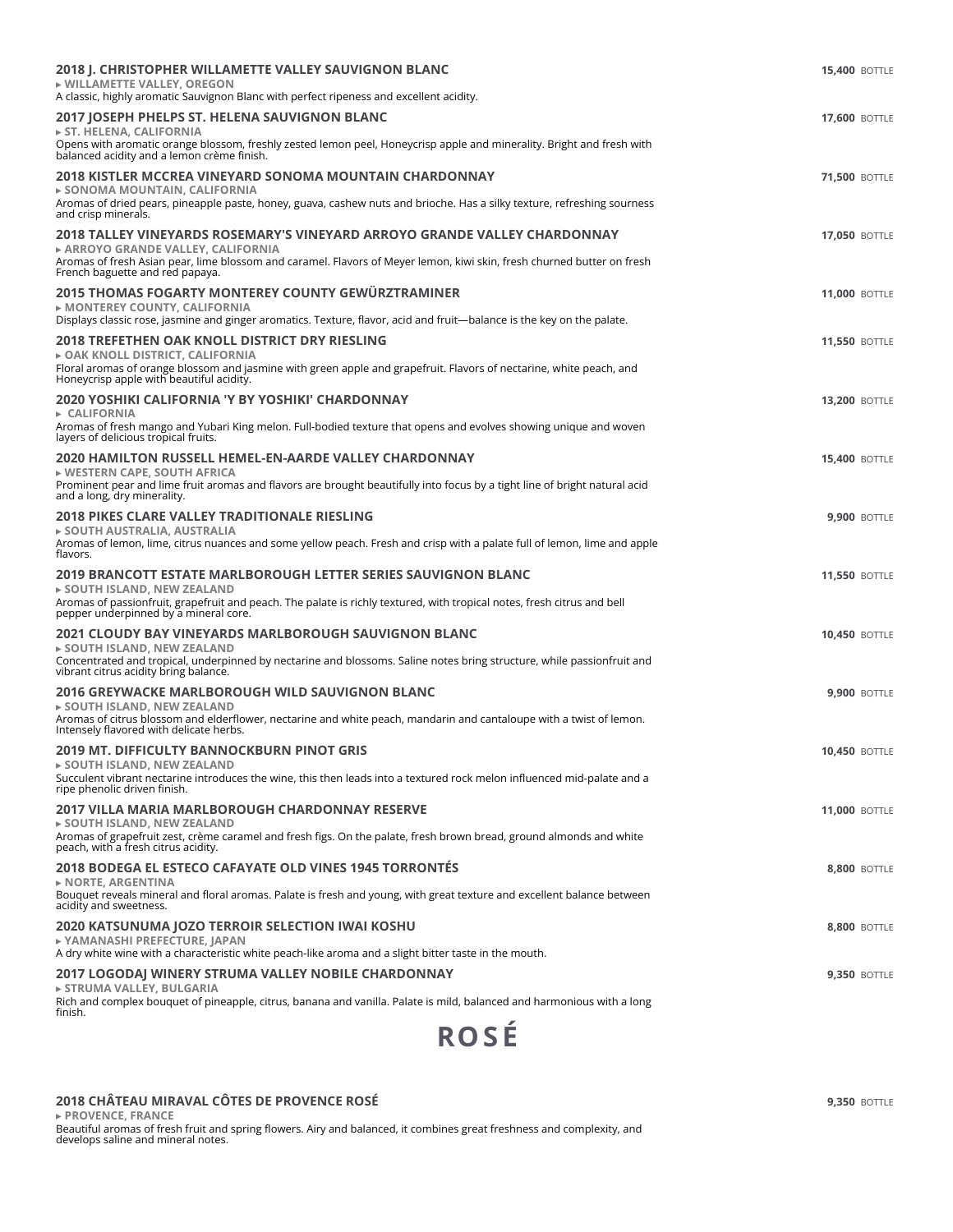| <b>2020 DOMAINES OTT CHÂTEAU ROMASSAN BANDOL ROSÉ</b><br>$\triangleright$ PROVENCE. FRANCE<br>Nose of peach and grapefruit, white flesh fruits and fine spicy notes. Palate is complex and luscious, buoyed by flavors of<br>citrus and wild peaches.    | <b>2.860 GLASS</b><br><b>13.750 BOTTLE</b> |
|----------------------------------------------------------------------------------------------------------------------------------------------------------------------------------------------------------------------------------------------------------|--------------------------------------------|
| 2020 BREAD & BUTTER CALIFORNIA ROSÉ<br>$\triangleright$ CALIFORNIA<br>Refreshing with generous notes of fresh strawberry, melon and rose petals. Juicy red fruit flavors are complemented by<br>bright acidity and a rich, lively finish.                | <b>10.450 BOTTLE</b>                       |
| 2017 TENUTA GUADO AL TASSO (ANTINORI) BOLGHERI SCALABRONE ROSATO<br>E TUSCANY, ITALY<br>Aromas and flavors of ripe cherry and raspberry with subtle hints of herbs. This fresh wine balances beautiful fruit flavors<br>with vibrant acidity and length. | <b>9.350 BOTTLE</b>                        |



| 2017 SCENIC ROOT WINEGROWERS NAPA VALLEY TEXTBOOK MERLOT<br>► NAPA VALLEY, CALIFORNIA                                                                                                  | <b>13,200 BOTTLE</b> |
|----------------------------------------------------------------------------------------------------------------------------------------------------------------------------------------|----------------------|
| Perfumed with cherry, plum tart and dried raspberry flavors that glide across the palate. Balanced finish with subtle notes<br>of sandalwood and allspice.                             |                      |
| <b>2016 2SONS WINERY LODI THE FEDERALIST ZINFANDEL</b><br>► LODI, CALIFORNIA                                                                                                           | <b>15,400 BOTTLE</b> |
| The Lodi Zinfandel has aromas of red fruits (plum, cherry), black pepper and cinnamon spice, a good density, firm tannin<br>structure, and a long, smooth finish.                      |                      |
| 2015 THREE WINE COMPANY LIVE OAK CONTRA COSTA COUNTY ZINFANDEL<br>► CONTRA COSTA, CALIFORNIA                                                                                           | <b>13,200 BOTTLE</b> |
| Shows raspberry, boysenberry, violets, supple tannins and perfect acidity with a briary density, silken chewiness and a<br>velour-like texture.                                        |                      |
| 2014 CAKEBREAD CELLARS DANCING BEAR RANCH HOWELL MOUNTAIN CABERNET SAUVIGNON<br>E HOWELL MOUNTAIN, CALIFORNIA                                                                          | <b>53,900 BOTTLE</b> |
| Aromas of ripe boysenberry, blackberry, black cherry and dark plum with floral and forest floor spice scents. Immensely<br>rich and flavorful on the palate.                           |                      |
| 2014 DARIOUSH NAPA VALLEY DARIUS II CABERNET SAUVIGNON<br>► NAPA VALLEY, CALIFORNIA                                                                                                    | <b>86,900 BOTTLE</b> |
| Aromas of blueberry, black currants, crème de cassis and spring blooms. Voluptuous palate with tangy black and blue<br>fruits, black cherry, plum and licorice.                        |                      |
| 2019 MICHAEL POZZAN NAPA VALLEY ANNABELLA CABERNET SAUVIGNON<br>► NAPA VALLEY, CALIFORNIA                                                                                              | <b>12,550 BOTTLE</b> |
| Aromas of black cherry and classic cassis. Ripe and luscious with juicy flavors of black cherry, ripe wild blackberries,<br>espresso and a hint of saddle leather.                     |                      |
| 2018 OAK FARM VINEYARDS LODI CABERNET SAUVIGNON<br>► LODI. CALIFORNIA                                                                                                                  | <b>10,450 BOTTLE</b> |
| Aromas of cherries, black tea and eucalyptus. Hints of raspberry and dark chocolate on the palate. The mouth-feel is bold<br>and the finish is textured.                               |                      |
| 2017 SHAFER STAGS LEAP DISTRICT ONE POINT FIVE CABERNET SAUVIGNON<br>► STAGS LEAP DISTRICT, CALIFORNIA                                                                                 | <b>36,300 BOTTLE</b> |
| Aromas of red and black fruit, baking spice, dark violets, lavender, wet stone and cinnamon. Juicy flavors of red plum,<br>cherry, cassis, black tea and cola.                         |                      |
| 2015 SILVER OAK ALEXANDER VALLEY CABERNET SAUVIGNON<br>ALEXANDER VALLEY, CALIFORNIA                                                                                                    | <b>31,900 BOTTLE</b> |
| Nose of maraschino cherries, blackberry bramble and brisket. Mouthwatering palate has flavors of currant with toasted<br>vanilla and roasted brown sugar.                              |                      |
| 2018 SIXTEEN BY TWENTY NAPA VALLEY CABERNET SAUVIGNON<br>> NAPA VALLEY, CALIFORNIA                                                                                                     | <b>28,600 BOTTLE</b> |
| Aromas of oak, raspberry, strawberry and dark fruit. The palate reveals flavors of plum, raisin and pomegranate.                                                                       |                      |
| 2018 STAG'S LEAP WINE CELLARS NAPA VALLEY ARTEMIS CABERNET SAUVIGNON<br>► NAPA VALLEY, CALIFORNIA                                                                                      | <b>23,100 BOTTLE</b> |
| Aromas of ripe raspberry, dark cherry and blackberry with hints of cedar and spice. Flavors of dark chocolate, plum, dried<br>fruit and toasted oak.                                   |                      |
| <b>2016 ALMAVIVA PUENTE ALTO BORDEAUX BLEND</b><br>► CENTRAL VALLEY, CHILE                                                                                                             | <b>57,200 BOTTLE</b> |
| Aromas of red fruits and berries with notes of toffee and coffee. Elegant, round and fresh mouthfeel. Subtle tannins with<br>a vanilla and peppery finish.                             |                      |
| <b>2015 ALMAVIVA PUENTE ALTO EPU BORDEAUX BLEND</b>                                                                                                                                    | <b>19,800 BOTTLE</b> |
| EXPORENT VALLEY, CHILE<br>Rich in aromas, presents notes of fruits like black currant, cherry and blackberry. In the mouth, it is charming, silky, fresh,<br>with medium to full body. |                      |
| <b>2013 AO YUN SHANGRI-LA BORDEAUX BLEND</b><br>► YUNNAN REGION, CHINA                                                                                                                 | <b>66,000 BOTTLE</b> |
| Ripely fruity, dark and powerful, with a spicy tang, a hint of licorice and a silky smooth texture.                                                                                    |                      |
| 2010 BERTANI AMARONE DELLA VALPOLICELLA CLASSICO CORVINA BLEND<br>► VENETO, ITALY                                                                                                      | <b>35,200 BOTTLE</b> |

Notes of plum, Marasca cherry, brambly fruit, spices and licorice aromas. Mouth shows red berry and vanilla.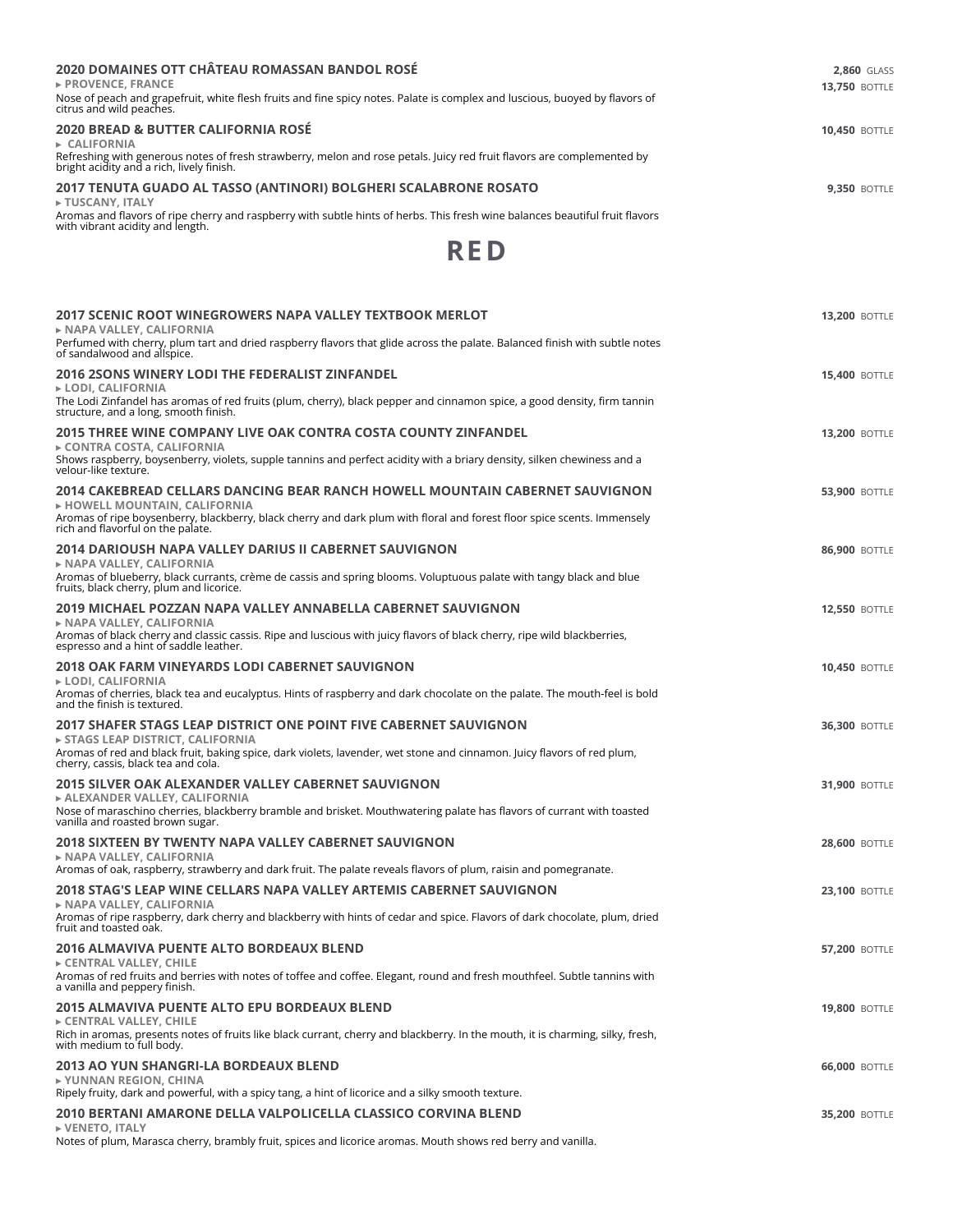| <b>2020 BRUNO GIACOSA DOLCETTO D'ALBA</b>                                                                                                                                                     | <b>12,650 BOTTLE</b>                       |
|-----------------------------------------------------------------------------------------------------------------------------------------------------------------------------------------------|--------------------------------------------|
| PIEDMONT, ITALY<br>Shows an excellent aroma mixture of almonds, sour cherries and violets. Light, elegant and fruity on the palate with a<br>nice persistence.                                |                                            |
| 2011 CANTINE ALIMINI OTRANTO PRIMITIVO DEL SALENTO<br>► PUGLIA, ITALY                                                                                                                         | <b>16,500 BOTTLE</b>                       |
| Has a fine finish in which you can feel the powerfulness of the vast and rich earth and refreshing notes of the Adriatic sea<br>breeze.                                                       |                                            |
| 2019 CHÂTEAU FALFAS CÔTES DE BOURG 'LES DEMOISELLES DE FALFAS' BORDEAUX BLEND<br><b>&gt; BORDEAUX, FRANCE</b>                                                                                 | <b>2,860 GLASS</b><br><b>13,750 BOTTLE</b> |
| A bright, next-gen Bordeaux blend that skips the oak aging and allows pure, plush, Merlot-dominated fruit to shine. This<br>vintage features grippy tannins.                                  |                                            |
| 2008 CHÂTEAU LAFITE ROTHSCHILD PAUILLAC BORDEAUX BLEND<br><b>&gt; BORDEAUX, FRANCE</b>                                                                                                        | <b>264,000 BOTTLE</b>                      |
| Dominated by red fruit, the nose remains clear, precise and complex. In the mouth, the strength and classic style of this<br>wine become apparent.                                            |                                            |
| 2013 CHÂTEAU LAGRANGE SAINT-JULIEN BORDEAUX BLEND<br>► BORDEAUX, FRANCE                                                                                                                       | <b>24,200 BOTTLE</b>                       |
| Sports fruitiness on the nose with vibrant and pure red cherries, fresh strawberry and cedar. Palate is well-balanced with<br>a finish that deftly carries oak.                               |                                            |
| 2009 CHÂTEAU MOUTON ROTHSCHILD PAUILLAC BORDEAUX BLEND<br>► BORDEAUX, FRANCE                                                                                                                  | <b>352,000 BOTTLE</b>                      |
| Offers aromas of bilberry, black currant and blond tobacco mingling with subtle cedar wood and spice. Palate shows all<br>the wine's density and refinement.                                  |                                            |
| 2018 DOMAINE SAINT PRÉFERT CHÂTEAUNEUF-DU-PAPE RÉSERVE AUGUSTE FAVIER RHÔNE BLEND<br>$\triangleright$ RHÔNE, FRANCE                                                                           | <b>25,300 BOTTLE</b>                       |
| Richly flavored, muscled but with a brilliant, very pristine quality of fruit. Notes of bramble, loganberry and raspberry with<br>a hint of salt and pepper.                                  |                                            |
| 2018 DOMENICO CLERICO TREVIGNE BARBERA D'ALBA<br>PIEDMONT, ITALY                                                                                                                              | <b>2,640 GLASS</b>                         |
| Bouquet is rich and voluptuous, with hints of plum and black cherry with subtle spicy nuances. Opulent and dense the<br>sip, balanced and with good persistence.                              | <b>12,650 BOTTLE</b>                       |
| 2014 MARQUIS DE MORES SAINT-ÉMILION BORDEAUX BLEND<br>► BORDEAUX, FRANCE                                                                                                                      | <b>13,200 BOTTLE</b>                       |
| Aromas of oaky flower, dark fruits and a hint of chocolate. Palate is very smooth with nice tannins and a long finish.                                                                        |                                            |
| <b>2013 PETRUS POMEROL BORDEAUX BLEND</b><br>► BORDEAUX, FRANCE                                                                                                                               | <b>605,000 BOTTLE</b>                      |
| Penetrating aromas of ripe mulberry, black currant and fruit and spicy vanilla oak, setting it apart from all of Bordeaux's<br>finest wines.                                                  |                                            |
| 2004 PÉTRUS POMEROL BORDEAUX BLEND<br><b>&gt; BORDEAUX, FRANCE</b>                                                                                                                            | <b>605,000 BOTTLE</b>                      |
| Transitions seamlessly from warm blue and dark fruit with subtle notes of earth and tobacco, to a long smooth finish.<br>2017 TENUTA SAN GUIDO BOLGHERI SASSICAIA SUPER TUSCAN BLEND          | <b>55,000 BOTTLE</b>                       |
| ► TUSCANY, ITALY<br>Signature herbaceous undertones and terroir-driven minerality and salinity. Deeper shades of blue fruit intermingle with<br>red nuances.                                  |                                            |
| 2011 TRAPICHE MENDOZA ISCAY MALBEC & CABERNET FRANC                                                                                                                                           | <b>17,600 BOTTLE</b>                       |
| ► CUYO, ARGENTINA<br>Aromas of violets, ripe red fruits, a slight touch of spices and generous tannins. Cabernet Franc contributes black fruit, a<br>balsamic hint and lovely tannins.        |                                            |
| 2009 VÉRITÉ SONOMA COUNTY LA JOIE BORDEAUX BLEND                                                                                                                                              | <b>121,000 BOTTLE</b>                      |
| ► SONOMA COUNTY, CALIFORNIA<br>Dark black and cherry fruits on the nose, wood, and then that high note of Cabernet Franc. Rich and succulent on the<br>palate.                                |                                            |
| 2019 VIETTI TRE VIGNE BARBERA D'ALBA                                                                                                                                                          | <b>12,650 BOTTLE</b>                       |
| PIEDMONT, ITALY<br>Aromas of ripe red cherry, vanilla and violets. Palate shows bright acidity and sweet tannins. Good complexity and a<br>lingering cherry finish.                           |                                            |
| 2006 CHÂTEAU HAUT-BRION PESSAC-LÉOGNAN PREMIER GRAND CRU CLASSÉ BORDEAUX BLEND<br><b>BORDEAUX, FRANCE</b>                                                                                     | <b>231,000 BOTTLE</b>                      |
| Notes of minerals are followed by red berries, then an earthy whiff dominated by an aroma of fresh ground coffee beans.<br>The mouth is silky.                                                |                                            |
| 2008 CHÂTEAU PALMER MARGAUX BORDEAUX BLEND                                                                                                                                                    | <b>198,000 BOTTLE</b>                      |
| ► BORDEAUX, FRANCE<br>Elegant bouquet reminiscent of vanilla, mint, wild roses and roots. Straightforward, as well as beautifully round and fresh,<br>with a sensual mouth feel.              |                                            |
| 2016 DOMAINE ALAIN BURGUET GEVREY-CHAMBERTIN SYMPHONIE PINOT NOIR                                                                                                                             | <b>26,400 BOTTLE</b>                       |
| <b>&gt; BURGUNDY, FRANCE</b><br>Bouquet of red berries, cherries, earth, mushrooms and sandalwood. The palate is round and pretty within a nice wrap of<br>fine tannins and generous acidity. |                                            |
| 2014 DOMAINE DE LA ROMANÉE-CONTI LA TÂCHE GRAND CRU PINOT NOIR<br><b>BURGUNDY, FRANCE</b>                                                                                                     | 1,540,000 BOTTLE                           |
| Bursting with wild strawberry, blackberry and cinnamon on a round and velvety palate leading to a umami finish.                                                                               |                                            |

Bursting with wild strawberry, blackberry and cinnamon on a round and velvety palate leading to a umami finish. Immense concentration yet great finesse.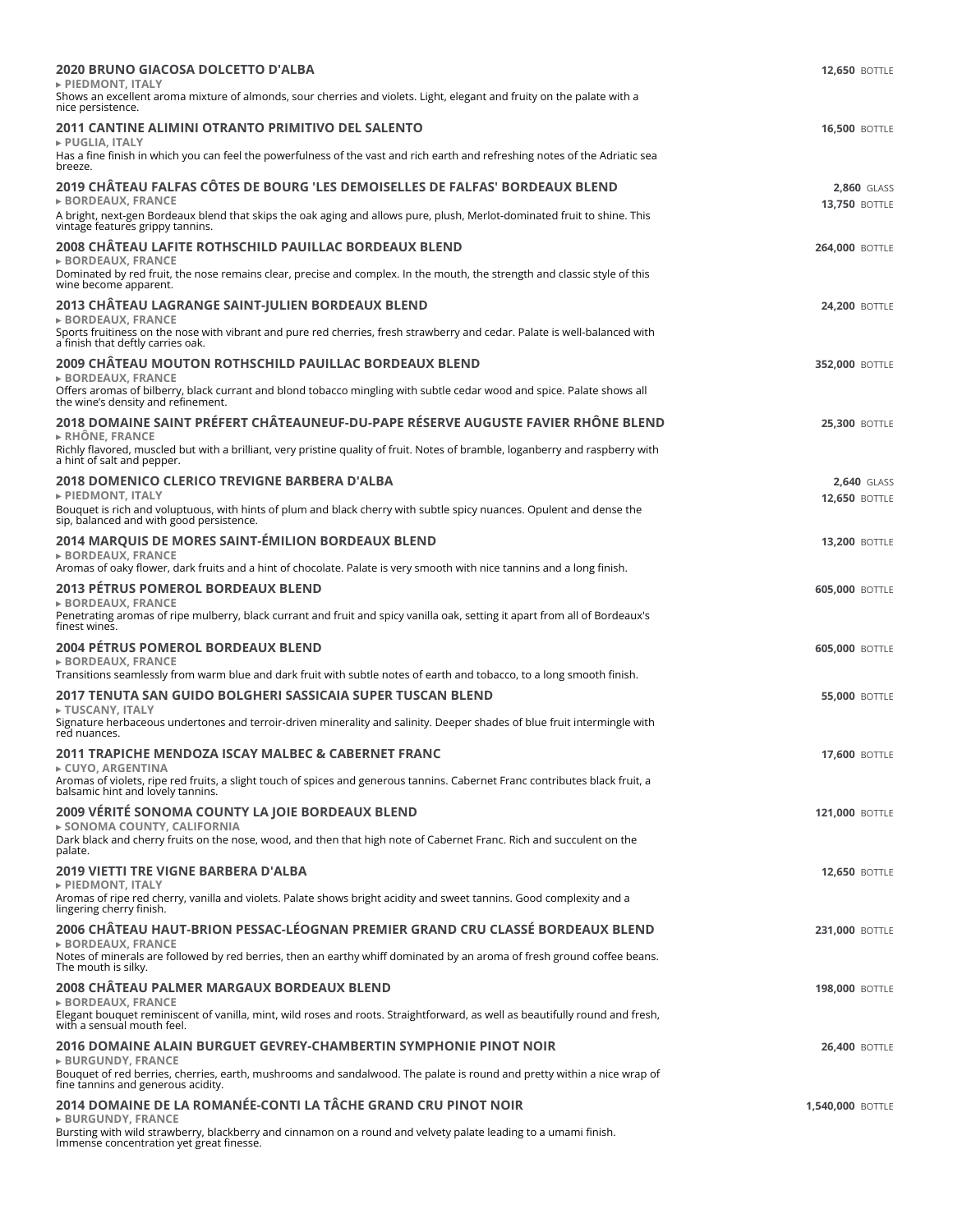| 2017 DOMAINE DE LA ROMANÉE-CONTI RICHEBOURG GRAND CRU PINOT NOIR<br><b>&gt; BURGUNDY, FRANCE</b>                                                                                                   | <b>605,000 BOTTLE</b>                      |
|----------------------------------------------------------------------------------------------------------------------------------------------------------------------------------------------------|--------------------------------------------|
| Nose of dark cherry. Dark berries on palate. Muscular body with medium tannins and a long, clean finish.                                                                                           |                                            |
| 2009 DOMAINE DE LA ROMANÉE-CONTI RICHEBOURG GRAND CRU PINOT NOIR<br><b>&gt; BURGUNDY, FRANCE</b>                                                                                                   | <b>715,000 BOTTLE</b>                      |
| Dark and some red berries with noticeable minerality, some mint, discrete licorice notes with hints of tar and animal<br>notes and a touch of herbal character.                                    |                                            |
| 2017 DOMAINE LAUNAY-HORIOT LES PERRIÈRES POMMARD PINOT NOIR<br><b>&gt; BURGUNDY, FRANCE</b>                                                                                                        | <b>24,200 BOTTLE</b>                       |
| Lovely red fruit aromatics and palate. Fine balance and good, long-lasting finish.<br>2018 DOMAINE LIGNIER-MICHELOT MOREY-SAINT-DENIS PREMIER CRU LES FACONNIÈRES PINOT NOIR                       |                                            |
| <b>&gt; BURGUNDY, FRANCE</b>                                                                                                                                                                       | <b>42,900 BOTTLE</b>                       |
| Aromas of red berries, tea, incense, roses, dust and "fresh" forest floor. Mouth is full and precise.<br>2014 DOMAINE MICHEL GROS VOSNE-ROMANÉE PREMIER CRU CLOS DES RÉAS PINOT NOIR               | <b>46,200 BOTTLE</b>                       |
| <b>&gt; BURGUNDY, FRANCE</b><br>Nose shows hints of blackcurrant, blueberry and raspberry, with spicy traces in the background. Mouth is characterized                                             |                                            |
| by a solid structure and soft tannins.<br>2018 DOMAINE RICHEAUME CUVÉE TRADITION RED BLEND                                                                                                         |                                            |
| ► PROVENCE, FRANCE                                                                                                                                                                                 | <b>2,200 GLASS</b><br><b>11,550 BOTTLE</b> |
| Aromas of briary, garrigue-berry. On the palate, a core of juicy, dark cassis fruit licked with notes of herbs and spices<br>supported by a couch of silky tannins.                                |                                            |
| 2018 FRÉDÉRIC MAGNIEN GEVREY-CHAMBERTIN VIEILLES VIGNES PINOT NOIR<br><b>&gt; BURGUNDY, FRANCE</b>                                                                                                 | <b>19,800 BOTTLE</b>                       |
| Aromas of black cherry, red plum, peppery spice. Earthy and structured, with good complexity.                                                                                                      |                                            |
| 2018 FRÉDÉRIC MAGNIEN COEUR D'ARGILE MARSANNAY PINOT NOIR<br><b>&gt; BURGUNDY, FRANCE</b>                                                                                                          | <b>13,200 BOTTLE</b>                       |
| Aromas and flavors of cherry, strawberry, leather, mineral, earth and mushroom.<br>2019 JEANNINE BOUTIN CROZES-HERMITAGE LES HAUTS GRANITES SYRAH                                                  | <b>2,640 GLASS</b>                         |
| $\triangleright$ RHÔNE, FRANCE                                                                                                                                                                     | <b>12,650 BOTTLE</b>                       |
| Aromas of red and black fruit, spices and some earthy notes. The palate is round and soft with good concentration and<br>ripe tannins.                                                             |                                            |
| <b>2016 MAISON LOUIS JADOT BOURGOGNE PINOT NOIR</b><br>► BURGUNDY, FRANCE                                                                                                                          | <b>9,350 BOTTLE</b>                        |
| Intense aromas of red and black fruits (cherries, blackberries). Tannins are well integrated and supported by a vibrant<br>freshness in the finish.                                                |                                            |
| 2015 NICOLAS MORIN NUITS-SAINT-GEORGES PINOT NOIR<br>► BURGUNDY, FRANCE                                                                                                                            | <b>28,600 BOTTLE</b>                       |
| Cherry-forward to be recognized as a Burgundy but the taste is followed by a rich palate of chocolate, cassis, tobacco,<br>smoke, and earth.                                                       |                                            |
| 2001 REGNARD POMMARD PINOT NOIR                                                                                                                                                                    | <b>23,100 BOTTLE</b>                       |
| <b>&gt; BURGUNDY, FRANCE</b><br>A fruity aroma of blackberries, currants and cherries accompanied by delicate vanilla. The palate shows a nice power with<br>a dense body built on robust tannins. |                                            |
| 2017 ALOIS LAGEDER SUDTIROL - ALTO ADIGE PINOT NOIR<br>► TRENTINO-ALTO ADIGE, ITALY                                                                                                                | <b>10,450 BOTTLE</b>                       |
| Fresh aromatics of fruity red berries, cherry and minerals. Medium-bodied with varietal typicity; spicy, fruity and soft.<br>2013 AVIGNONESI-CAPANNELLE TOSCANA 50&50 SUPER TUSCAN BLEND           | <b>51,700 BOTTLE</b>                       |
| FUSCANY, ITALY<br>Aromas of red berry fruits and black cherries with scents of sweet tobacco and Mediterranean herbs. Flavor is rich,<br>enveloping and long lingering.                            |                                            |
| <b>2018 GAJA BARBARESCO NEBBIOLO</b>                                                                                                                                                               | <b>52,800 BOTTLE</b>                       |
| PIEDMONT, ITALY<br>Red fruit, rose petal, tar, and spices, with supporting acidity, fine, dry tannin and great persistence. Slightly raisiny, light<br>and elegant with a long finish.             |                                            |
| 2016 GAJA BAROLO DAGROMIS NEBBIOLO                                                                                                                                                                 | <b>31,900 BOTTLE</b>                       |
| PIEDMONT, ITALY<br>Nose of rose petals, musk, black currant and oak smoke. On the palate, licorice, small red berries, coffee beans, precise<br>tannin with a fine mineral vein.                   |                                            |
| 2014 TENUTA DELL'ORNELLAIA BOLGHERI LE SERRE NUOVE SUPER TUSCAN BLEND<br>► TUSCANY, ITALY                                                                                                          | <b>31,900 BOTTLE</b>                       |
| Fresh, crisp fruit aromas underpinned by fine notes of spice. Palate has notes of red berry fruit. The tannins are fine, silky<br>and particularly polished.                                       |                                            |
| 2010 ZÝME VENETO KAIROS RED BLEND                                                                                                                                                                  | <b>31,900 BOTTLE</b>                       |
| ► VENETO, ITALY<br>A mosaic of fruit, blossoms and earthy mineral on the nose. Flavors of spices, fruit marmalade and forest floor, pipe<br>tobacco, cinnamon, nutmeg and clove.                   |                                            |
| 2019 DIT CELLER MONTSANT SELENITA RED BLEND                                                                                                                                                        | <b>8,800 BOTTLE</b>                        |
| ► CATALONIA, SPAIN<br>Very fresh, fruity, candied aromas and hints of toast. Big palate with a very pleasant finish that invites you to repeat the<br>tasting.                                     |                                            |
| 2012 MARQUÉS DE RISCAL RIOJA TEMPRANILLO GRAN RESERVA                                                                                                                                              | <b>23,100 BOTTLE</b>                       |
| ► DOCA RIOJA, SPAIN<br>Aromas of black fruit and lots of spice. Smooth and round in the mouth, with firm, yet silky tannins that envelop the<br>whole palate.                                      |                                            |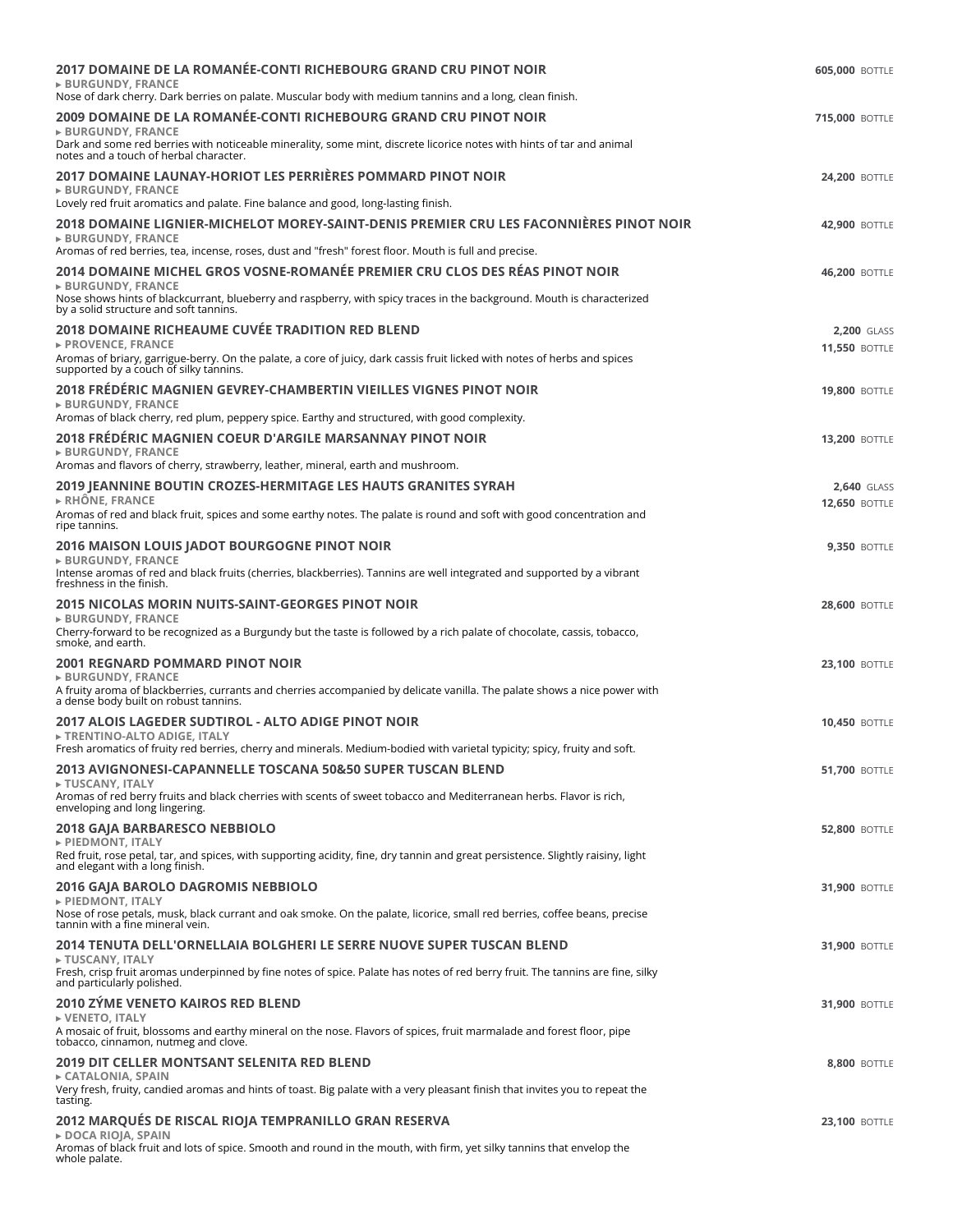| 2015 NUMANTHIA TORO TEMPRANILLO                                                                                                                                                                                                                                                    | <b>15,400 BOTTLE</b>  |
|------------------------------------------------------------------------------------------------------------------------------------------------------------------------------------------------------------------------------------------------------------------------------------|-----------------------|
| ► CASTILLA Y LEÓN, SPAIN<br>Nose of cranberries, black currant and violet, cinnamon, cloves and black pepper. Flavors of ripe red fruit, cocoa,<br>cinnamon, mineral and spicy notes.                                                                                              |                       |
| 2010 VEGA SICILIA RIBERA DEL DUERO UNICO TEMPRANILLO<br>$\triangleright$ CASTILLA Y LEÓN. SPAIN<br>Cranberry, fig and ripe black fruit on the nose. Palate has earthy notes with cigar box, leather and a floral finish.                                                           | <b>121,000 BOTTLE</b> |
| 2018 ARNOT-ROBERTS EL DORADO GAMAY<br>EL DORADO COUNTY, CALIFORNIA<br>Bright and peppery, with lightly carbonic aromas of vanilla, cream, strawberries and raspberries leading to firm tannins<br>and a viscous palate.                                                            | <b>12,100 BOTTLE</b>  |
| 2016 BEDELL CELLARS NORTH FORK OF LONG ISLAND MERLOT<br>$\triangleright$ NORTH FORK OF LONG ISLAND. NEW YORK<br>WSJ Jay McInerney said 'Anybody who thinks they don't like Merlot should try this one, fleshy but not flabby, this [is a]<br>complex, aromatic, medium-bodied red. | <b>11,000 BOTTLE</b>  |
| 2019 CAYMUS NAPA VALLEY CABERNET SAUVIGNON<br>► NAPA VALLEY, CALIFORNIA<br>Aromas of blackberry jam, cassis, currant, and cocoa. Delivers a hefty punch of fruit to the palate, then notes of anise,<br>cocoa, cherry vanilla and tobacco.                                         | <b>28,600 BOTTLE</b>  |
| 2015 CONTINUUM NAPA VALLEY BORDEAUX BLEND<br>► NAPA VALLEY, CALIFORNIA<br>Black cherry and roast espresso aromas with mountain minerals and a hint of tangy orange spice. Lush with ripe<br>chocolaty tannins and a long, expressive finish.                                       | <b>69,300 BOTTLE</b>  |
| 2015 DUMOL RUSSIAN RIVER VALLEY PINOT NOIR<br>► RUSSIAN RIVER VALLEY, CALIFORNIA<br>Notes of cranberry, pomegranate, fresh raspberry and classic black cherry. Licorice, rose petal, thyme and graphite<br>complexity, freshly-turned earth.                                       | <b>29,700 BOTTLE</b>  |
| 2014 HIRSCH VINEYARDS SONOMA COAST ESTATE PINOT NOIR RESERVE<br>► SONOMA COAST, CALIFORNIA<br>Dark, spicy and complex with notes of cassis, tobacco and leather, seasoned with cinnamon and clove. This Pinot evokes<br>the best of coastal California.                            | <b>35,200 BOTTLE</b>  |
| 2014 HORSEPOWER VINEYARDS THE TRIBE VINEYARD WALLA WALLA VALLEY SYRAH<br>$\triangleright$ WALLA WALLA VALLEY, WASHINGTON<br>Spicy perfumes with a roasted herbed pepper nose. Rose petal jam, soft and smoky licorice and sweetly toasted oak on<br>the mouth.                     | <b>55,000 BOTTLE</b>  |
| 2018 KELLER ESTATE PETALUMA GAP CASA PINOT NOIR<br>► SONOMA COUNTY, CALIFORNIA<br>Overflowing with juicy berry flavors and a mouthwatering smoothness. Has great acid, which makes this wine fruit-<br>forward and juicy.                                                          | <b>11,550 BOTTLE</b>  |
| 2017 KEN WRIGHT CELLARS SAVOYA VINEYARD WILLAMETTE VALLEY PINOT NOIR<br>▶ WILLAMETTE VALLEY, OREGON<br>Floral and spice focused. Fresh and bright red fruit- red plum and cranberry mingle with notes and cinnamon, tobacco<br>and turned earth.                                   | <b>20,900 BOTTLE</b>  |
| 2016 LEONETTI CELLAR WALLA WALLA VALLEY MERLOT<br>$\triangleright$ WALLA WALLA VALLEY, WASHINGTON<br>Has a delicious, creamy nose with jammy black fruits and mixed florals. It is incredibly broad on the palate–a distinctive<br>characteristic of Washington Merlot.            | <b>35,200 BOTTLE</b>  |
| 2017 PARADUXX NAPA VALLEY PROPRIETARY RED BLEND<br>► NAPA VALLEY, CALIFORNIA<br>Aromas of ripe cherry, red currant, cranberry and blueberry. Black cherry and currant flavors, with hints of chocolate,<br>spice and cracked pepper.                                               | <b>17,600 BOTTLE</b>  |
| 2016 RAEN BODEGA VINEYARD SONOMA COAST FREESTONE OCCIDENTAL PINOT NOIR<br>► SONOMA COAST, CALIFORNIA<br>Aromas and flavors of smashed wild strawberry, black cherry, rose petals, wet earth, exotic spice, forest floor, Earl Grey<br>tea, wet rock and more rose petals.          | <b>39,600 BOTTLE</b>  |
| 2012 SCREAMING EAGLE NAPA VALLEY SECOND FLIGHT BORDEAUX BLEND<br>► NAPA VALLEY, CALIFORNIA<br>Offers up floral, blue and black fruit, mocha and white chocolate characteristics. It possesses full-bodied, silky flavors and<br>a finish that lasts 50+ seconds.                   | <b>374,000 BOTTLE</b> |
| 2016 THREE STICKS GAP'S CROWN VINEYARD SONOMA COAST PINOT NOIR<br>► SONOMA COAST, CALIFORNIA<br>Fresh blackberry galette with undertones of hibiscus and red licorice. On the palate, the texture is inviting and bright, yet<br>structured with silky tannins.                    | <b>36,300 BOTTLE</b>  |
| 2018 YOSHIKI OAKVILLE 'Y BY YOSHIKI' CABERNET SAUVIGNON<br>► OAKVILLE, CALIFORNIA<br>Muddled huckleberries, cacao, a subtle woody aspect with vanilla and warm toffee. The palate is full with vine ripe<br>loganberries, currants and cassis.                                     | <b>75,900 BOTTLE</b>  |
| 2019 YOSHIKI RUSSIAN RIVER VALLEY 'Y BY YOSHIKI' PINOT NOIR<br>► RUSSIAN RIVER VALLEY, CALIFORNIA<br>Aromas of dark red cherry and wild strawberry. Flavor mirrors the aromas perfectly with subtle texture bridging fresh<br>acidity with a smooth soft embrace.                  | <b>37,400 BOTTLE</b>  |
| 2017 RICHARD KERSHAW ELGIN CLONAL SELECTION PINOT NOIR<br>► WESTERN CAPE, SOUTH AFRICA<br>Captivating floral attributes with purity, focus and freshness, a succulent texture and flavors of black cherry,<br>pomegranate, rose petal and raspberry.                               | <b>17,600 BOTTLE</b>  |